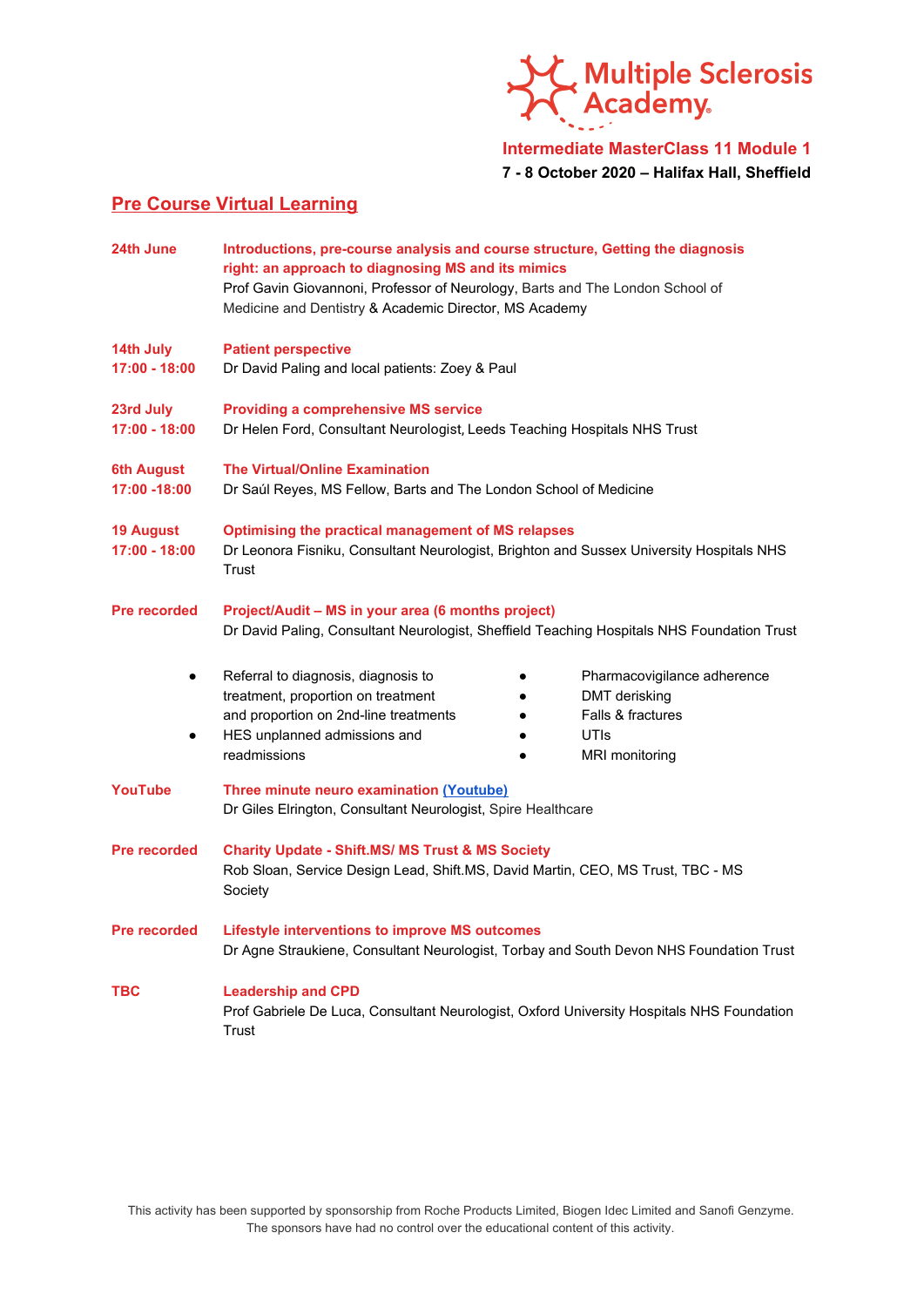

### **Intermediate MasterClass 11 Module 1 7 - 8 October 2020 – Halifax Hall, Sheffield**

# **Day 1 – Wednesday, 7 October 2020**

| 10:00 | <b>Registration and refreshments</b>                                                                                                                                                                    |
|-------|---------------------------------------------------------------------------------------------------------------------------------------------------------------------------------------------------------|
| 10:15 | <b>Welcome</b><br>Prof Gavin Giovannoni, Professor of Neurology, Barts and The London School of<br>Medicine and Dentistry & Academic Director, MS Academy                                               |
| 10:30 | <b>Case histories</b><br>Prof Gavin Giovannoni                                                                                                                                                          |
| 11:30 | Monitoring MS - self-monitoring, clinical and imaging & biomarkers<br>- Live via webinar<br>Miriam Mattoscio, Consultant Neurologist, Barking, Havering and Redbridge<br>University Hospitals NHS Trust |
| 12:30 | <b>Comfort break</b>                                                                                                                                                                                    |
| 12:45 | DMT mode of action and use in clinical practice<br>Prof Gavin Giovannoni                                                                                                                                |
| 13:45 | Lunch                                                                                                                                                                                                   |
| 14:45 | CSF role in the diagnosis, prognosis and monitoring therapeutic<br>response in MS<br>Dr Sharmilee Gnanapavan, Consultant Neurologist, Barts Health NHS Trust                                            |
| 15:45 | <b>Neuroimaging</b><br>Dr David Paling, Consultant Neurologist, Sheffield Teaching Hospitals NHS<br><b>Foundation Trust</b>                                                                             |
| 17:00 | Q&A<br>Dr David Paling                                                                                                                                                                                  |
| 17:15 | Final remarks and close for day 1<br>Dr David Paling                                                                                                                                                    |
| 18:45 | <b>Pre-dinner drinks</b>                                                                                                                                                                                |
| 19:15 | <b>Dinner</b>                                                                                                                                                                                           |
| 21:00 | <b>Close</b>                                                                                                                                                                                            |